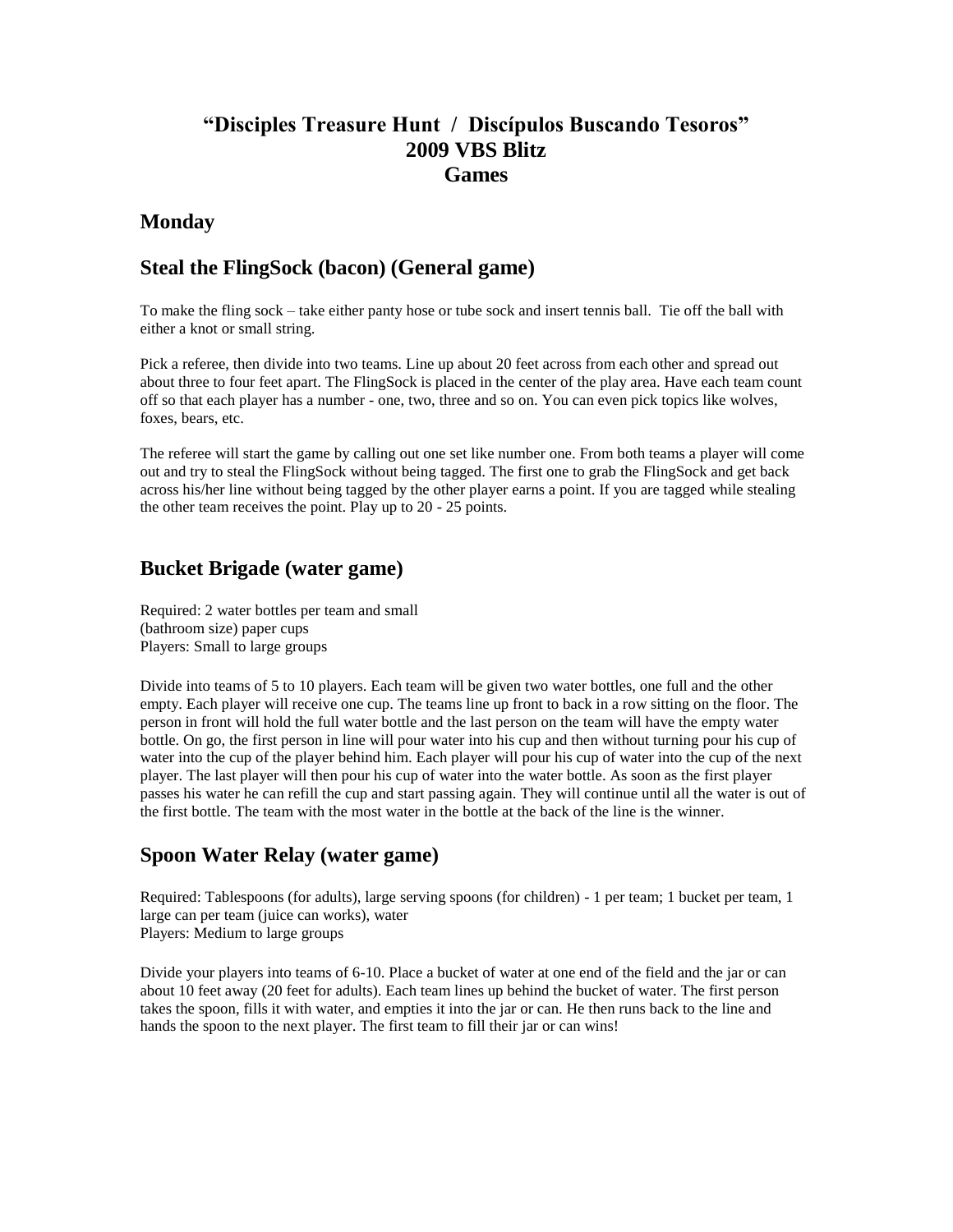# **Tuesday**

### **Body Jump Relay (general game)**

Required: 6 players per team Players: Medium to large groups

Each team will have the players lie down on the ground, face up, fanned out in a circle with their heads facing the middle of the circle. On go, the first person from each circle, gets up and runs around the circle jumping over the other team members. Once around he will lie back down and the #2 person will do the same. Then you keep playing until all the players have completed the task. The first team to complete the cycle is the winner. For added fun and excitement with youth groups, a blindfold can be passed to the player that is getting up. They can half walk and crawl around the circle with members instructing them where to go.

## **Ice Fishing (water game)**

Required: Roasting pan, ice cubes, and marbles, towels to dry feet Players: Small to medium groups

Fill a roasting pan with ice and then put marbles in it. You can break the kids up into teams and then have each person on the team come and try to "fish" out one of the marbles with their bare feet. The first team done wins. You'll really like watching everyone's expressions when they stick their feet in the ice

### **Balloon Race**

Required: Small balloons, shaving cream and plastic knives Players: Small to large groups Each player is given a balloon coated with shaving cream. At the same time, all players must shave their balloon with out popping it. The player who does this first wins!

# **Jump Rope Water Splash (water game)**

Required: Jump rope, plastic cups, and water Players: Small to large groups

Give each child a plastic or paper cup full of water. While two players twirl a large jump rope, jumpers one by one are to attempt three consecutive jumps. They are to do this while holding onto their cup of water and trying to do let any water spill. The child that has the most water left is the winner. You can keep playing until only one person has water left in their cup.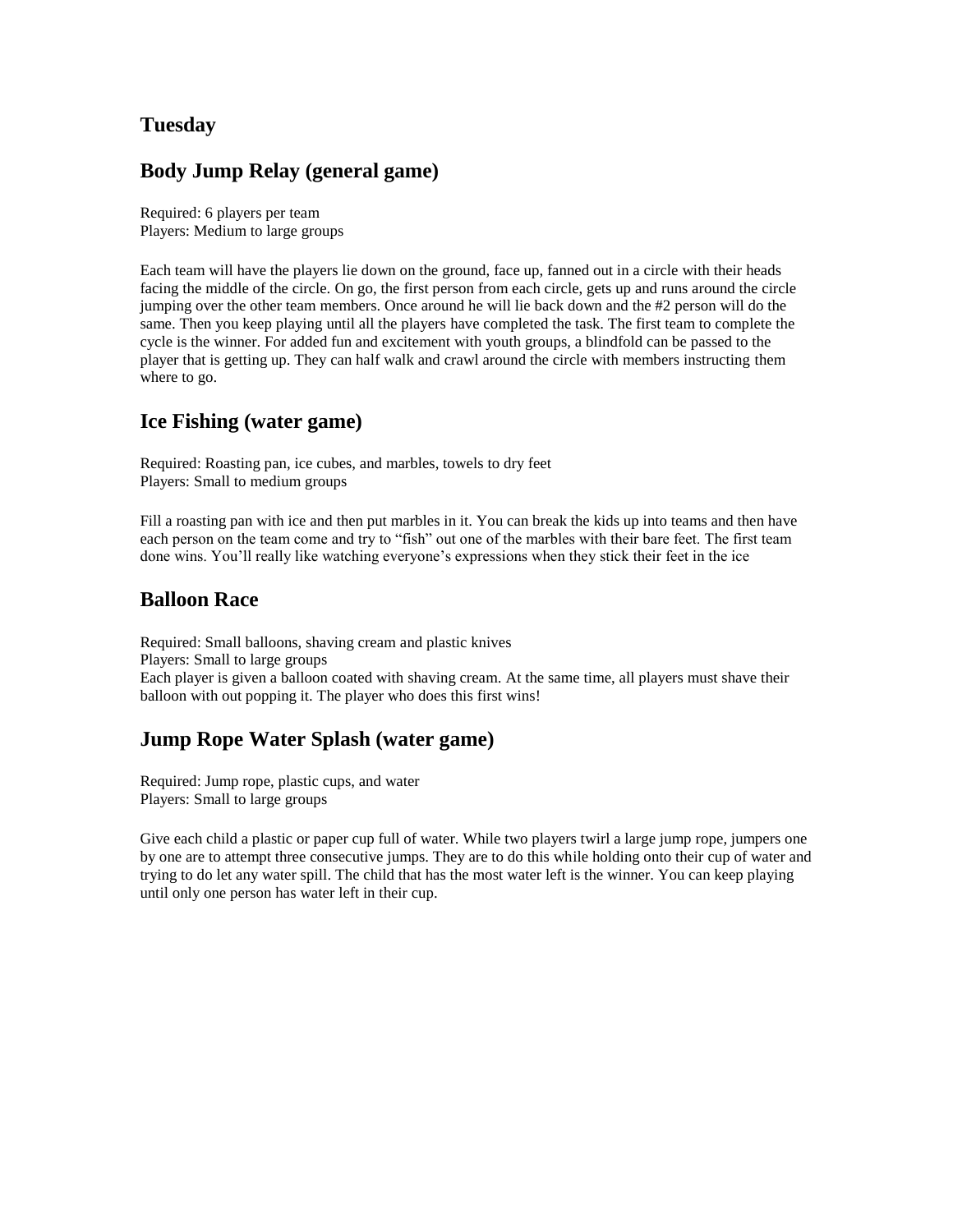## **Wednesday**

## **Balloon Head Race (general game/water game)**

Required: Balloons Players: Small to large groups

Organize players so that they're into pairs and each team receives a partially inflated balloon. When the game starts, teams must race to a finish line carrying a balloon between their heads, remember don't use your hands. On hot days try it with water balloons or through a sprinkler. You can even try an obstacle course.

## **Ping-Pong Relay (general game/water game)**

Required: Buckets and ping-pong balls or small water balloons Players: Small to large groups

For each team, have one bucket and five ping-pong balls. The object is to have players one at a time, run barefoot down the course to where bucket and five ping-pong balls are on the ground. They are to sit on the ground and using only their feet, pick up the ping-pong balls and put them into the bucket. Once they have all the balls into the bucket, they are to dump them out, run back to the team and have the next person do the same. The first team with everyone completing the task is the winner. You could try water bombs instead of ping-pong balls.

# **Snake Tag**

Players: Small to large groups

Start out with three to four in a group. Try to get as many groups as possible and leave a person as "it". Have the members of each group attach together by holding onto the waist of the person in front of them to form a snake. The person in front is the head and the person in back is the tail. To start, the person that is "it" must catch the tail of one of the snakes and attached to it. If he is successful, the head must come off and he is now "it". You are to twist and turn your snake to keep from loosing your head.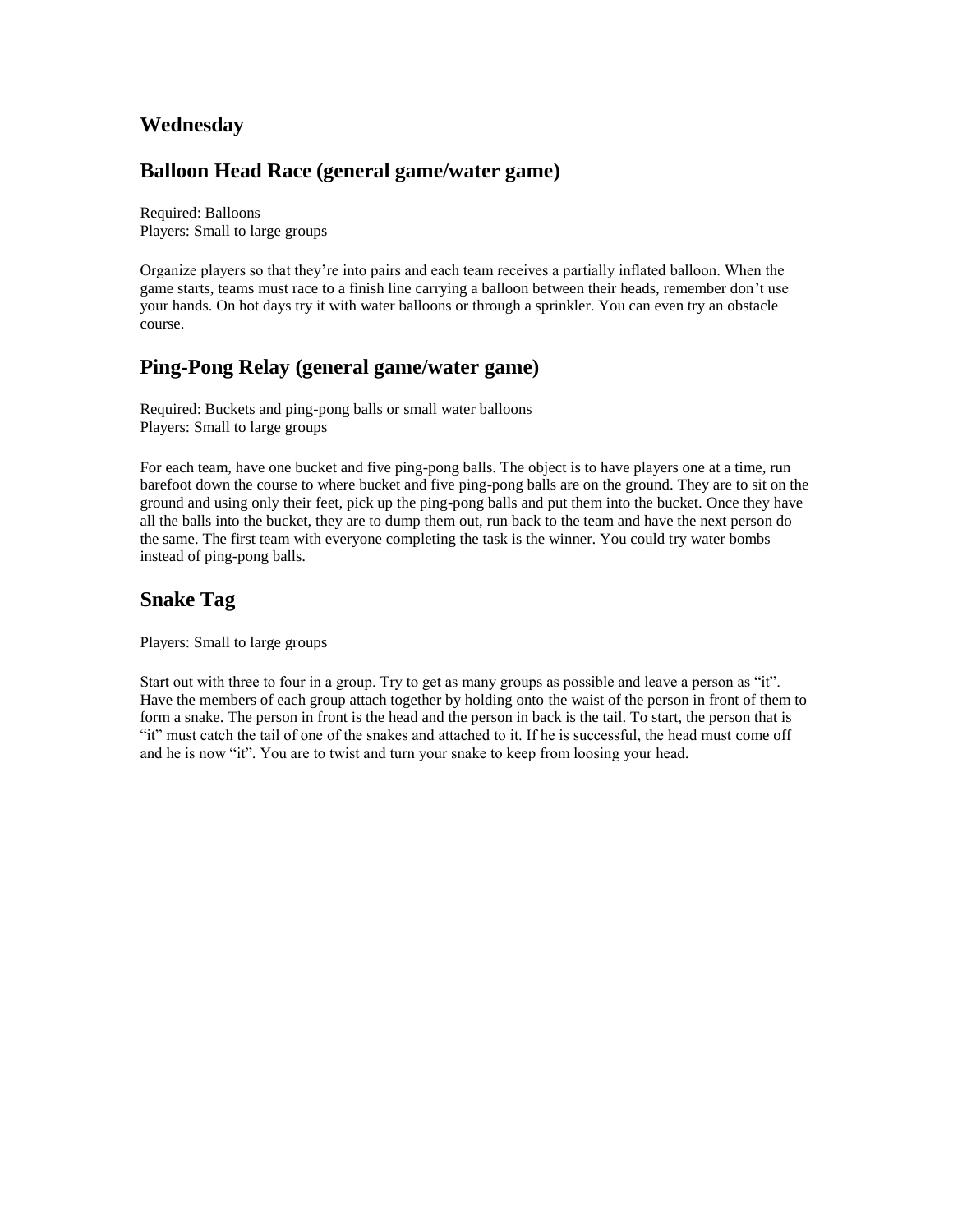# **Thursday**

#### **Duck, Duck, Squirt (water game)**

Required: Squirt gun and clean bucket of water Players: Small to medium groups

All players sit or stand in a circle. Pick a person to be it. They are to go around the circle like Duck, Duck, Goose but they say " Duck, Duck, Squirt". They then squirt a player and the chase begins. The "squirter" is to run around the circle and back to players position without getting tagged by the person that was squirted.

### **Blob Tag**

Required: Large play area

Players: Medium to large groups

You start this tag game with two people as the blob. They have to lock their arms together and cannot come apart. Once the blob tags someone, they become part of the blob and add to the end. The blob becomes bigger and bigger. Only the ends of the blob can tag someone, so players can run through the blob, if possible without getting tagged.

### **Sponge Toss Contest (water game)**

Required: Large car sponges, large containers of water, receiving buckets, warm weather Players: Small to large groups

Divide up into teams. You can have as many teams as you have equipment. Each team forms a line with teammates a little more than an arms length away from each other. At one end of the line is a large container of water with large sponges in it. The other end has a small bucket, which you could mark with a fill line where you want the finish point to be or just fill to the top. When signaled to start, teams are to race. The person at the large container is to throw a sponge to next teammate and that person to the next until it reaches the end of the line. The last person is to squeeze the sponge out and then run to the start of the line, dip the sponge in the large container and pass to next person. If sponge is dropped while being passed, it is to be thrown back to the start of the line and you are to continue again. After full rotation of line, meaning everyone has taken sponge out of large container and passed, the team with the most collected water is the winner.